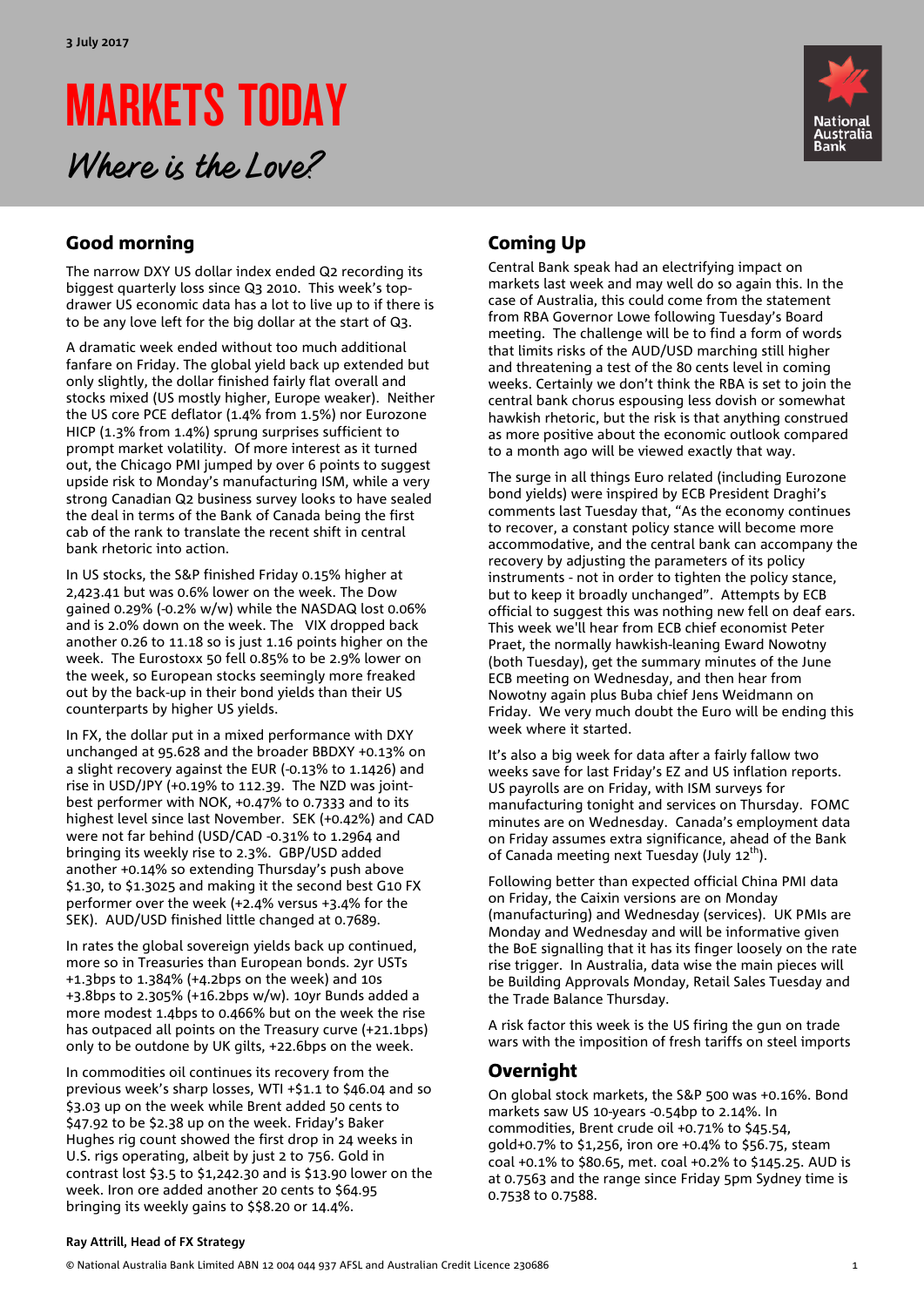### Markets









**Equities Commodities** 

|            |        |        | Indicative 24hr<br>ranges (**) |        |            | Other FX |        | <b>Major Indices</b> |        |         |         | Last        | % da    |        |
|------------|--------|--------|--------------------------------|--------|------------|----------|--------|----------------------|--------|---------|---------|-------------|---------|--------|
|            | Last   | % chge | Low                            | High   |            | Last     | % chge |                      | Last   | % day   | $%$ y/y | Oil (Brent) | 48.77   | 2.4    |
| <b>AUD</b> | 0.7680 | 0.0    | 0.7667                         | 0.7712 | <b>HKD</b> | 7.8080   | 0.0    | Dow                  | 21,350 | 0.29    | 18.9    | Oil (WTI)   | 46.04   | 2.5    |
| <b>NZD</b> | 0.7324 | 0.3    | 0.7292                         | 0.7346 | <b>CNY</b> | 6.7809   | $-0.1$ | S&P 500              | 2,423  | 0.15    | 15.2    | Oil (Tapis) | 48.00   | 0.4    |
| <b>EUR</b> | 1.1418 | $-0.2$ | 1.1392                         | 1.1445 | SGD        | 1.3767   | $-0.2$ | Nasdag               | 6,140  | $-0.06$ | 26.3    | Gold        | 1242.30 | $-0.3$ |
| GBP        | 1.3012 | 0.0    | 1.2946                         | 1.3030 | <b>IDR</b> | 13,348   | 0.1    | <b>VIX</b>           | 11.18  | $-2.27$ | $-24.3$ | <b>CRB</b>  | 174.78  | 1.7    |
| <b>JPY</b> | 112.01 | $-0.2$ | 111.73                         | 112.60 | THB        | 33.93    | $-0.3$ | <b>FTSE</b>          | 7,313  | $-0.5$  | 11.2    | GS Metals   | 327.5   | 0.0    |
| CAD        | 1.2975 | $-0.2$ | 1.2947                         | 1.3012 | <b>KRW</b> | 1,144    | 0.3    | <b>DAX</b>           | 12,325 | $-0.7$  | 26.1    | Aluminium   | 1910.5  | 0.2    |
| AUD/EUR    | 0.6726 | 0.1    | 0.6711                         | 0.6745 | TWD        | 30.43    | 0.1    | <b>CAC 40</b>        | 5,121  | $-0.7$  | 19.8    | Copper      | 5923.0  | 0.0    |
| AUD/JPY    | 86.05  | $-0.2$ | 85.85                          | 86.50  | PHP        | 50.47    | $-0.1$ | Nikkei               | 20,033 | $-0.9$  | 27.7    | Nickel      | 9355.0  | 1.1    |
| AUD/GBP    | 0.5902 | $-0.1$ | 0.5896                         | 0.5930 | <b>CHF</b> | 0.96     | 0.3    | Shanghai             | 3.192  | 0.1     | 8.9     | Zinc        | 2756.8  | 0.0    |
| AUD/NZD    | 1.0487 | $-0.4$ | 1.0470                         | 1.0535 | <b>SEK</b> | 8.43     | $-0.4$ | Hang Seng            | 25,765 | $-0.8$  | 23.9    | Ch. steel   | 3372.0  | 2.5    |
| AUD/CNH    | 5.2038 | $-0.1$ | 5.1974                         | 5.2382 |            |          |        | ASX 200              | 5,721  | $-1.7$  | 9.1     | Iron ore    | 65.0    | 0.4    |

**Foreign Exchang** 

| EUK        | 1.1418                       | -0.2             | 1.1392  | 1.1445                | suv           | 1.3/6/                  | $-0.2$ |         | Nasdaq        | b, 140                   | -0.06   | 26.3     | Gold        | 1242.30 | -0.3                                    |
|------------|------------------------------|------------------|---------|-----------------------|---------------|-------------------------|--------|---------|---------------|--------------------------|---------|----------|-------------|---------|-----------------------------------------|
| GBP        | 1.3012                       | 0.0              | 1.2946  | 1.3030                | <b>IDR</b>    | 13,348                  | 0.1    |         | <b>VIX</b>    | 11.18                    | $-2.27$ | $-24.3$  | CRB         | 174.78  | 1.7                                     |
| JPY        | 112.01                       | $-0.2$           | 111.73  | 112.60                | THB           | 33.93                   | $-0.3$ |         | <b>FTSE</b>   | 7,313                    | $-0.5$  | 11.2     | GS Metals   | 327.5   | 0.0                                     |
| CAD        | 1.2975                       | $-0.2$           | 1.2947  | 1.3012                | <b>KRW</b>    | 1,144                   | 0.3    |         | <b>DAX</b>    | 12,325                   | $-0.7$  | 26.1     | Aluminium   | 1910.5  | 0.2                                     |
| AUD/EUR    | 0.6726                       | 0.1              | 0.6711  | 0.6745                | <b>TWD</b>    | 30.43                   | 0.1    |         | <b>CAC 40</b> | 5,121                    | $-0.7$  | 19.8     | Copper      | 5923.0  | 0.0                                     |
| AUD/JPY    | 86.05                        | $-0.2$           | 85.85   | 86.50                 | PHP           | 50.47                   | $-0.1$ |         | Nikkei        | 20,033                   | $-0.9$  | 27.7     | Nickel      | 9355.0  | 1.1                                     |
| AUD/GBP    | 0.5902                       | $-0.1$           | 0.5896  | 0.5930                | <b>CHF</b>    | 0.96                    | 0.3    |         | Shanghai      | 3,192                    | 0.1     | 8.9      | Zinc        | 2756.8  | 0.0                                     |
| AUD/NZD    | 1.0487                       | $-0.4$           | 1.0470  | 1.0535                | <b>SEK</b>    | 8.43                    | $-0.4$ |         | Hang Seng     | 25,765                   | $-0.8$  | 23.9     | Ch. steel   | 3372.0  | 2.5                                     |
| AUD/CNH    | 5.2038                       | $-0.1$           | 5.1974  | 5.2382                |               |                         |        |         | ASX 200       | 5,721                    | $-1.7$  | 9.1      | Iron ore    | 65.0    | 0.4                                     |
|            |                              |                  |         |                       |               |                         |        |         |               |                          |         |          | St. Coal    | 81.0    | $-0.3$                                  |
|            |                              |                  |         | <b>Interest Rates</b> |               |                         |        |         |               | <b>Overnight Futures</b> |         |          | Met.coal    | 153.5   | $-0.3$                                  |
|            | <b>Indicative Swap Rates</b> |                  |         |                       |               | Benchmark 10 Year Bonds |        |         |               |                          |         |          | Wheat Chic. | 526.0   | 6.0                                     |
|            | Cash                         | 3 <sub>mth</sub> | 2Yr     | 10Yr                  |               | Last                    | chge   | Sprd    |               |                          | Last    | $Chge*$  | Sugar       | 13.7    | 2.9                                     |
| <b>USD</b> | 1.25                         | 1.30             | 1.62    | 2.28                  | <b>USD 10</b> | 2.30                    | 3.71   |         |               | Australia                |         |          | Cotton      | 75.3    | 1.8                                     |
| AUD        | 1.50                         | 1.71             | 1.96    | 2.91                  | AUD 10        | 2.60                    | 9.40   | 0.29    |               | 3 mth bill               | 98.26   | $-1.00$  | Coffee      | 125.7   | $-0.5$                                  |
| <b>NZD</b> | 1.75                         | 1.99             | 2.33    | 3.35                  | NZD 10        | 2.98                    | 10.30  | 0.68    |               | 3 Yr bond                | 97.8    | 0.00     |             |         |                                         |
| <b>EUR</b> | 0.00                         | $-0.33$          | $-0.12$ | 0.91                  | CAD 10        | 1.76                    | 5.60   | $-0.54$ |               | 10 Yr bond               | 97.31   | $-17.00$ |             |         | Prob. of 25bps hike/cut at next meeting |
| GBP        | 0.25                         | 0.31             | 0.69    | 1.35                  | <b>EUR 10</b> | 0.47                    | 1.40   | $-1.84$ |               | $3/10$ sprd              | 0.49    | 17.00    |             | bps     | %                                       |
|            |                              |                  |         |                       |               |                         |        |         |               |                          |         |          |             |         |                                         |

|            |         |                              | ranges (**) |                       | Other FX                |        |        | <b>Major Indices</b> |               |                  |                          |             | Last        | % day   |                                         |
|------------|---------|------------------------------|-------------|-----------------------|-------------------------|--------|--------|----------------------|---------------|------------------|--------------------------|-------------|-------------|---------|-----------------------------------------|
|            | Last    | % chge                       | Low         | High                  |                         | Last   | % chge |                      |               | Last             | % day                    | % y/y       | Oil (Brent) | 48.77   | 2.4                                     |
| AUD        | 0.7680  | 0.0                          | 0.7667      | 0.7712                | HKD                     | 7.8080 | 0.0    |                      | Dow           | 21,350           | 0.29                     | 18.9        | Oil (WTI)   | 46.04   | 2.5                                     |
| <b>NZD</b> | 0.7324  | 0.3                          | 0.7292      | 0.7346                | <b>CNY</b>              | 6.7809 | $-0.1$ |                      | S&P 500       | 2,423            | 0.15                     | 15.2        | Oil (Tapis) | 48.00   | 0.4                                     |
| <b>EUR</b> | 1.1418  | $-0.2$                       | 1.1392      | 1.1445                | SGD                     | 1.3767 | $-0.2$ |                      | Nasdag        | 6,140            | $-0.06$                  | 26.3        | Gold        | 1242.30 | $-0.3$                                  |
| GBP        | 1.3012  | 0.0                          | 1.2946      | 1.3030                | <b>IDR</b>              | 13,348 | 0.1    |                      | VIX           | 11.18            | $-2.27$                  | $-24.3$     | <b>CRB</b>  | 174.78  | 1.7                                     |
| JPY        | 112.01  | $-0.2$                       | 111.73      | 112.60                | THB                     | 33.93  | $-0.3$ |                      | <b>FTSE</b>   | 7,313            | $-0.5$                   | 11.2        | GS Metals   | 327.5   | 0.0                                     |
| CAD        | 1.2975  | $-0.2$                       | 1.2947      | 1.3012                | <b>KRW</b>              | 1,144  | 0.3    |                      | <b>DAX</b>    | 12,325           | $-0.7$                   | 26.1        | Aluminium   | 1910.5  | 0.2                                     |
| AUD/EUR    | 0.6726  | 0.1                          | 0.6711      | 0.6745                | <b>TWD</b>              | 30.43  | 0.1    |                      | <b>CAC 40</b> | 5,121            | $-0.7$                   | 19.8        | Copper      | 5923.0  | 0.0                                     |
| AUD/JPY    | 86.05   | $-0.2$                       | 85.85       | 86.50                 | PHP                     | 50.47  | $-0.1$ |                      | Nikkei        | 20,033           | $-0.9$                   | 27.7        | Nickel      | 9355.0  | 1.1                                     |
| AUD/GBP    | 0.5902  | $-0.1$                       | 0.5896      | 0.5930                | <b>CHF</b>              | 0.96   | 0.3    |                      | Shanghai      | 3,192            | 0.1                      | 8.9         | Zinc        | 2756.8  | 0.0                                     |
| AUD/NZD    | 1.0487  | $-0.4$                       | 1.0470      | 1.0535                | <b>SEK</b>              | 8.43   | $-0.4$ |                      | Hang Seng     | 25,765           | $-0.8$                   | 23.9        | Ch. steel   | 3372.0  | 2.5                                     |
| AUD/CNH    | 5.2038  | $-0.1$                       | 5.1974      | 5.2382                |                         |        |        |                      | ASX 200       | 5,721            | $-1.7$                   | 9.1         | Iron ore    | 65.0    | 0.4                                     |
|            |         |                              |             |                       |                         |        |        |                      |               |                  |                          |             | St. Coal    | 81.0    | $-0.3$                                  |
|            |         |                              |             | <b>Interest Rates</b> |                         |        |        |                      |               |                  | <b>Overnight Futures</b> |             | Met.coal    | 153.5   | $-0.3$                                  |
|            |         | <b>Indicative Swap Rates</b> |             |                       | Benchmark 10 Year Bonds |        |        |                      |               |                  |                          | Wheat Chic. | 526.0       | 6.0     |                                         |
|            | Cash    | 3mth                         | 2Yr         | 10Yr                  |                         | Last   | chge   | Sprd                 |               |                  | Last                     | Chge*       | Sugar       | 13.7    | 2.9                                     |
| USD        | 1.25    | 1.30                         | 1.62        | 2.28                  | USD 10                  | 2.30   | 3.71   |                      |               | <b>Australia</b> |                          |             | Cotton      | 75.3    | 1.8                                     |
| AUD        | 1.50    | 1.71                         | 1.96        | 2.91                  | AUD 10                  | 2.60   | 9.40   | 0.29                 |               | 3 mth bill       | 98.26                    | $-1.00$     | Coffee      | 125.7   | $-0.5$                                  |
| <b>NZD</b> | 1.75    | 1.99                         | 2.33        | 3.35                  | NZD 10                  | 2.98   | 10.30  | 0.68                 |               | 3 Yr bond        | 97.8                     | 0.00        |             |         |                                         |
| <b>EUR</b> | 0.00    | $-0.33$                      | $-0.12$     | 0.91                  | <b>CAD 10</b>           | 1.76   | 5.60   | $-0.54$              |               | 10 Yr bond       | 97.31                    | $-17.00$    |             |         | Prob. of 25bps hike/cut at next meeting |
| GBP        | 0.25    | 0.31                         | 0.69        | 1.35                  | <b>EUR 10</b>           | 0.47   | 1.40   | $-1.84$              |               | $3/10$ sprd      | 0.49                     | 17.00       |             | bps     | %                                       |
| JPY        | $-0.06$ | 0.00                         | 0.05        | 0.26                  | GBP 10                  | 1.26   | 0.70   | $-1.05$              |               | SPI              | 5670.0                   | 107.0       | <b>RBA</b>  | $-1.0$  | $-4.0%$                                 |
| CAD        | 0.50    | 1.07                         | 1.43        | 2.09                  | JPY 10                  | 0.09   | 2.30   | $-2.22$              |               | *Change in bps   |                          |             | <b>FED</b>  | $-o$    | $-0.8%$                                 |

Please note the high/low FX rates are only an indication. Please refer to your National Dealer for confirmation.<br>\* All near futures contracts, except CRB. GS Metals is Goldman Sachs industrial metals nolex. Metals prices a

Last is around 6:30am Sydney

Source: Bloomberg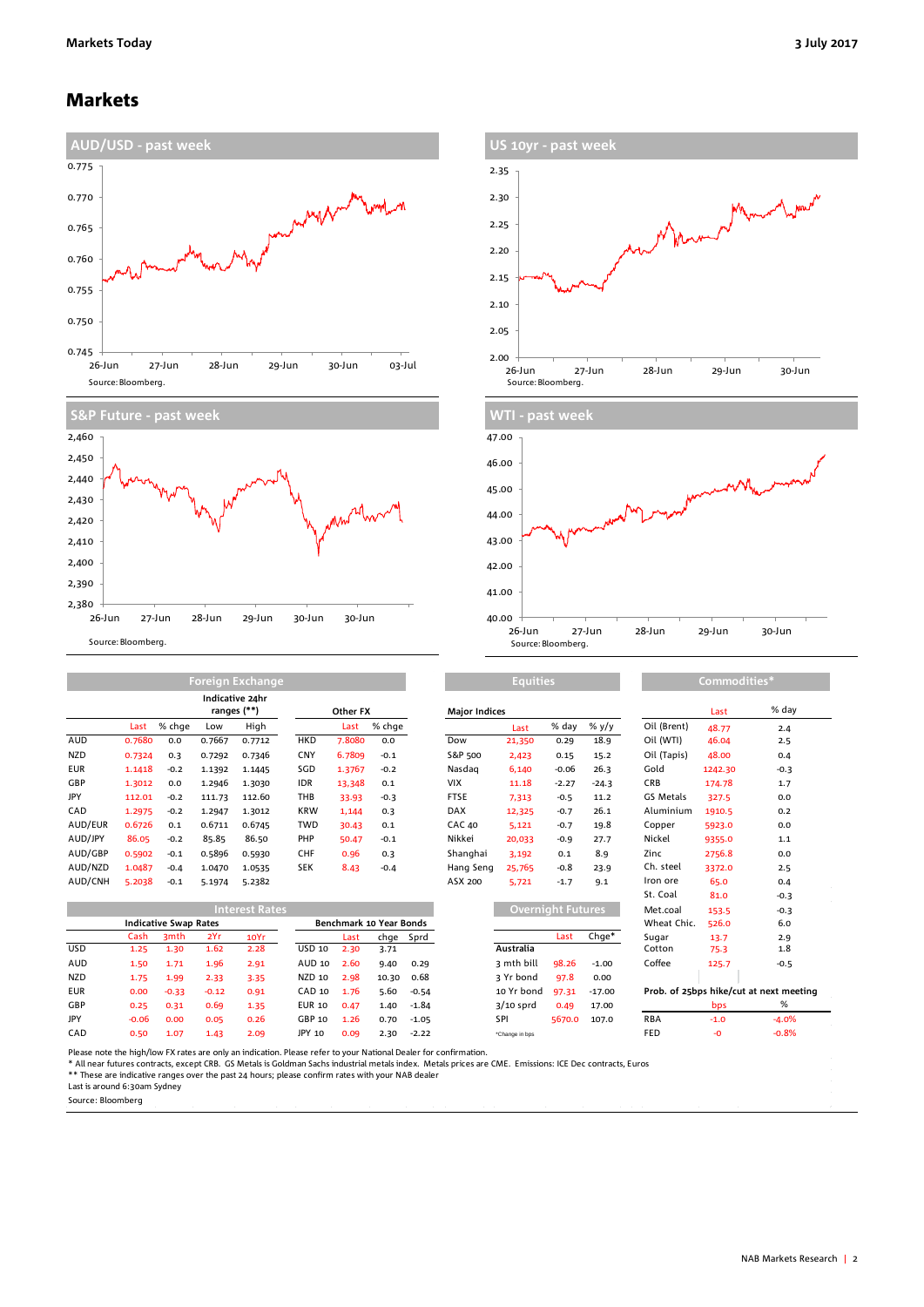# **CALENDAR**

|                                  | Country Economic Indicator                                                                                    | Period          | Forecast | Consensus      | Actual | Previous              | <b>GMT</b>     | <b>AEST</b>    |
|----------------------------------|---------------------------------------------------------------------------------------------------------------|-----------------|----------|----------------|--------|-----------------------|----------------|----------------|
|                                  | Monday, 3 July 2017                                                                                           |                 |          |                |        |                       |                |                |
| AU                               | AiG Perf of Mfg Index                                                                                         | Jun             |          |                |        | 54.8                  | 0.30           | 9.30           |
| JN                               | Tankan Large Mfg Index/Outlook                                                                                | 2Q              |          | 15             |        | 12.0                  | 0.50           | 9.50           |
| JN                               | Tankan Large All Industry Capex                                                                               | 2Q              |          | 7.2            |        | 0.6                   | 0.50           | 9.50           |
| AU                               | CoreLogic House Px MoM                                                                                        | Jun             |          |                |        | $-1.1$                | 1.00           | 10.00          |
| JN                               | Nikkei Japan PMI Mfg                                                                                          | Jun F           |          |                |        | 52.0                  | 1.30           | 10.30          |
| AU                               | Melbourne Institute Inflation MoM/YoY                                                                         | Jun             |          |                |        | 0.0                   | 2.00           | 11.00          |
| AU                               | ANZ Job Advertisements MoM                                                                                    | Jun             |          |                |        | 0.4                   | 2.30           | 11.30          |
| AU                               | <b>Building Approvals MoM/YoY</b>                                                                             | May             |          | $-1.3$         |        | 4.4                   | 2.30           | 11.30          |
| CH                               | Caixin China PMI Mfg                                                                                          | Jun             |          | 49.8           |        | 49.6                  | 2.45           | 11.45          |
| JN                               | Vehicle Sales YoY                                                                                             | Jun             |          |                |        | 6.1                   | 6.00           | 15.00          |
| JN                               | Consumer Confidence Index                                                                                     | Jun             |          | 43.9           |        | 43.6                  | 6.00           | 15.00          |
| AU                               | Commodity Index AUD/SDR YoY                                                                                   | Jun             |          |                |        | 128.5                 | 7.30           | 16.30          |
| GE                               | Markit/BME Germany Manufacturing PMI                                                                          | Jun F           |          | 59.3<br>57.3   |        | 59.3                  | 8.55           | 17.55<br>18.00 |
| EC                               | Markit Eurozone Manufacturing PMI                                                                             | Jun F           |          | 56.5           |        | 57.3<br>56.7          | 9.00<br>9.30   | 18.30          |
| UK<br>US                         | Markit UK PMI Manufacturing SA                                                                                | Jun             |          |                |        |                       | 9.30           | 18.30          |
| EC                               | Fed's Bullard Speaks at BoE Conference in London<br>Unemployment Rate                                         | May             |          | 9.3            |        | 9.3                   | 10.00          | 19.00          |
| US                               | Markit US Manufacturing PMI                                                                                   | Jun F           |          |                |        | 52.1                  | 14.45          | 23.45          |
| US                               | Wards Total Vehicle Sales                                                                                     | Jun             |          | 16.55          |        | 16.6                  |                |                |
| CA                               | Bloomberg Nanos Confidence                                                                                    | Jun 30          |          |                |        | 57.7                  | 15.00          | 0.00           |
| US                               | ISM Manufacturing/Prices Paid                                                                                 | Jun             |          | 55             |        | 54.9                  | 15.00          | 0.00           |
| US                               | ISM New Orders/Employment                                                                                     | Jun             |          |                |        | 59.5                  | 15.00          | 0.00           |
| US                               | <b>Construction Spending MoM</b>                                                                              | May             |          | 0.3            |        | $-1.4$                | 15.00          | 0.00           |
|                                  | Tuesday, 4 July 2017                                                                                          |                 |          |                |        |                       |                |                |
| AU                               | ANZ Roy Morgan Weekly Consumer Confidence Index                                                               | Jul 2           |          |                |        | 111.8                 | 0.30           | 9.30           |
| JN                               | Monetary Base YoY                                                                                             | Jun             |          | 19.2           |        | 19.4                  | 0.50           | 9.50           |
| AU                               | <b>Retail Sales MoM</b>                                                                                       | May             |          | 0.2            |        | $1.0$                 | 2.30           | 11.30          |
| AU                               | <b>RBA Cash Rate Target</b>                                                                                   | Jul 4           |          | 1.5            |        | 1.5                   | 5.30           | 14.30          |
| UK                               | Markit/CIPS UK Construction PMI                                                                               | Jun             |          | 55             |        | 56.0                  | 9.30           | 18.30          |
| EC                               | PPI MoM/YoY                                                                                                   | May             |          | $-0.1$         |        | 0.0                   | 10.00          | 19.00          |
| CA                               | MLI Leading Indicator MoM                                                                                     | May             |          |                |        | 0.4                   | 12.00          | 21.00          |
| EC                               | ECB's Praet speaks in Rome                                                                                    |                 |          |                |        |                       | 13.30          | 22.30          |
| CA                               | Markit Canada Manufacturing PMI                                                                               | Jun             |          |                |        | 55.1                  | 14.30          | 23.30          |
| EC                               | ECB's Nowotny Speaks in Vienna Panel Discussion                                                               |                 |          |                |        |                       | 17.30          | 2.30           |
| NZ                               | QV House Prices YoY                                                                                           | Jun             |          |                |        | 9.7                   | 18.00          | 3.00           |
|                                  | ay, 5 July 2017                                                                                               |                 |          |                |        |                       |                |                |
| NZ                               | ANZ Job Advertisements MoM                                                                                    | Jun             |          |                |        | $-0.6$                | 23.00          | 8.00           |
| UK                               | BRC Shop Price Index YoY                                                                                      | Jun             |          |                |        | $-0.4$                | 0.10           | 9.10           |
| AU                               | AiG Perf of Services Index                                                                                    | Jun             |          |                |        | 51.5                  | 0.30           | 9.30           |
| JN                               | Nikkei Japan PMI Services/Composite                                                                           | Jun             |          |                |        | 53.0                  | 1.30<br>2.00   | 10.30<br>11.00 |
| NZ                               | <b>ANZ Commodity Price</b>                                                                                    | Jun<br>Jun      |          |                |        | 3.2<br>52.8           | 2.45           | 11.45          |
| CН<br>GE                         | Caixin China PMI Services/Composite                                                                           |                 |          | 53.7           |        | 53.7                  | 8.55           | 17.55          |
| EC                               | Markit Germany Services/Composite PMI                                                                         | Jun F<br>Jun F  |          | 54.7           |        | 54.7                  | 9.00           | 18.00          |
| UK                               | Markit Eurozone Services/Composite PMI<br>New Car Registrations YoY                                           | Jun             |          |                |        | $-8.5$                | 9.00           | 18.00          |
| UK                               | Markit/CIPS UK Services/Composite PMI                                                                         | Jun             |          | 53.5           |        | 53.8                  | 9.30           | 18.30          |
| UK                               | Official Reserves Changes                                                                                     | Jun             |          |                |        | 1115.0                | 9.30           | 18.30          |
| EC                               | Retail Sales MoM/YoY                                                                                          | May             |          | 0.3            |        | 0.1                   | 10.00          | 19.00          |
| US                               | Factory Orders/Ex Trans                                                                                       | May             |          | $-0.4$         |        | $-0.2$                | 15.00          | 0.00           |
| <b>US</b>                        | <b>FOMC Meeting Minutes</b>                                                                                   | <b>Jun 14</b>   |          |                |        |                       | 19.00          | 4.00           |
|                                  | Thursday, 6 July 2017                                                                                         |                 |          |                |        |                       |                |                |
| AU                               | <b>Trade Balance</b>                                                                                          | May             |          | 1100           |        | 555.0                 | 2.30           | 11.30          |
| GE                               | Factory Orders MoM/YoY                                                                                        | May             |          | $\overline{2}$ |        | $-2.1$                | 7.00           | 16.00          |
| GE                               | Markit Germany Construction PMI                                                                               | Jun             |          |                |        | 55.3                  | 8.30           | 17.30          |
| US                               | Challenger Job Cuts YoY                                                                                       | Jun             |          |                |        | 71.4                  | 12.30          | 21.30          |
| EC                               | ECB account of the monetary policy meeting                                                                    |                 |          |                |        |                       | 12.30          | 21.30          |
| US                               | ADP Employment Change                                                                                         | Jun             |          | 177.5          |        | 253.0                 | 13.15          | 22.15          |
| CA                               | <b>Building Permits MoM</b>                                                                                   | May             |          |                |        | $-0.2$                | 13.30          | 22.30          |
| CA                               | Int'l Merchandise Trade                                                                                       | May             |          |                |        | $-0.4$                | 13.30          | 22.30          |
| US                               | Initial Jobless Claims                                                                                        | Jul 1           |          |                |        | 244.0                 | 13.30          | 22.30          |
| US                               | Trade Balance                                                                                                 | May             |          | $-46.2$        |        | $-47.6$               | 13.30          | 22.30          |
| US                               | Markit US Services PMI                                                                                        | Jun F           |          |                |        | 53.0                  | 14.45          | 23.45          |
| US                               | <b>Bloomberg Consumer Comfort</b>                                                                             | Jul 2           |          |                |        | 48.6                  | 14.45          | 23.45          |
| US                               | Markit US Composite PMI                                                                                       | Jun F           |          |                |        | 53.0                  | 14.45          | 23.45          |
| US                               | ISM Non-Manf. Composite                                                                                       | Jun             |          | 56.5           |        | 56.9                  | 15.00<br>15.00 | 0.00<br>0.00   |
| US<br>EC                         | Fed's Powell Speaks in Washington on Housing Finance Reform<br>ECB's Weidmann, Nowotny Discuss Future of Euro |                 |          |                |        |                       | 17.00          | 2.00           |
| US                               | Fed's Fischer speaks on Government Policy and Labor Productivity                                              |                 |          |                |        |                       | 0.30           | 9.30           |
| Friday, 7                        | <b>July 2017</b>                                                                                              |                 |          |                |        |                       |                |                |
| AU                               | AiG Perf of Construction Index                                                                                | Jun             |          |                |        | 56.7                  | 0.30           | 9.30           |
| JN                               | Labor Cash Earnings/Real Earnings YoY                                                                         | May             |          | 0.4            |        | 0.5                   | 1.00           | 10.00          |
| JN                               | Leading Index CI                                                                                              | May P           |          | 104.6          |        | 104.2                 | 6.00           | 15.00          |
| GE                               | Industrial Production SA MoM/YoY                                                                              | May             |          | 0.3            |        | 0.8                   | 7.00           | 16.00          |
| AU                               | <b>Foreign Reserves</b>                                                                                       | Jun             |          |                |        | 88.5                  | 7.30           | 16.30          |
| CН                               | Foreign Direct Investment YoY CNY                                                                             | Jun             |          |                |        | $-3.7$                | 7.35           | 16.35          |
| UK                               | Halifax House Prices MoM/3M YoY                                                                               | Jun             |          |                |        | 0.4                   | 8.30           | 17.30          |
| CН                               | <b>Foreign Reserves</b>                                                                                       | Jun             |          | 3062           |        | 3053.6                | 9.00           | 18.00          |
| UK                               | Industrial Production MoM/YoY                                                                                 | May             |          | 0.3            |        | 0.2                   | 9.30           | 18.30          |
| UK                               | Manufacturing Production MoM/YoY                                                                              | May             |          | 0.3            |        | 0.2                   | 9.30           | 18.30          |
| UK                               | Construction Output SA MoM/YoY                                                                                | May             |          |                |        | $-1.6$                | 9.30           | 18.30          |
| UK                               | <b>Trade Balance</b>                                                                                          | May             |          | $-2500$        |        | $-2050.0$             | 9.30           | 18.30          |
| UK                               | NIESR GDP Estimate                                                                                            | Jun             |          |                |        | 0.2<br>138.0          | 13.00          | 22.00<br>22.30 |
| US<br>US                         | Change in Nonfarm Payrolls<br>Unemployment Rate                                                               | Jun<br>Jun      |          | 179<br>4.3     |        | 4.3                   | 13.30<br>13.30 | 22.30          |
| <b>US</b>                        | Average Hourly Earnings MoM/YoY                                                                               | Jun             |          | 0.3            |        | 0.2                   | 13.30          | 22.30          |
| CA                               | Net Change in Employment/Unemployment                                                                         | Jun             |          |                |        | 54.5                  | 13.30          | 22.30          |
| CA                               | Ivey Purchasing Managers Index SA                                                                             | Jun             |          |                |        | 53.8                  | 15.00          | 0.00           |
| US                               | Fed publishes its July 2017 Monetary Policy Report to Congress                                                |                 |          |                |        |                       | 16.00          | 1.00           |
| US                               | Baker Hughes US Rig Count/Oil Rigs                                                                            | Jun 30          |          |                |        | 941                   | 18.00          | 3.00           |
|                                  | Upcoming Central Bank Interest Rate Announcements                                                             |                 |          |                |        |                       |                |                |
|                                  |                                                                                                               |                 |          |                |        |                       |                |                |
| Australia, RBA                   |                                                                                                               | 4-Jul           | 1.50%    | 1.50%          |        | 1.50%                 |                |                |
| Canada, BoC                      |                                                                                                               | 13-Jul          |          |                |        | 0.5%                  |                |                |
| Japan, BoJ                       |                                                                                                               | 20-Jul          | $-0.1%$  | $-0.1%$        |        | $-0.1%$               |                |                |
| Europe ECB<br>US Federal Reserve |                                                                                                               | 20-Jul          | $-0.4%$  | $-0.4%$        |        | $-0.4%$<br>1.00-1.25% |                |                |
| UK BOE                           |                                                                                                               | 27-Jul          |          |                |        | 0.25%                 |                |                |
| New Zealand, RBNZ                |                                                                                                               | 3-Aug<br>10-Aug | 1.75%    | 1.75%          |        | 1.75%                 |                |                |
|                                  | GMT: Greenwich Mean Time; AEST: Australian Eastern Standard Time                                              |                 |          |                |        |                       |                |                |
|                                  |                                                                                                               |                 |          |                |        |                       |                |                |